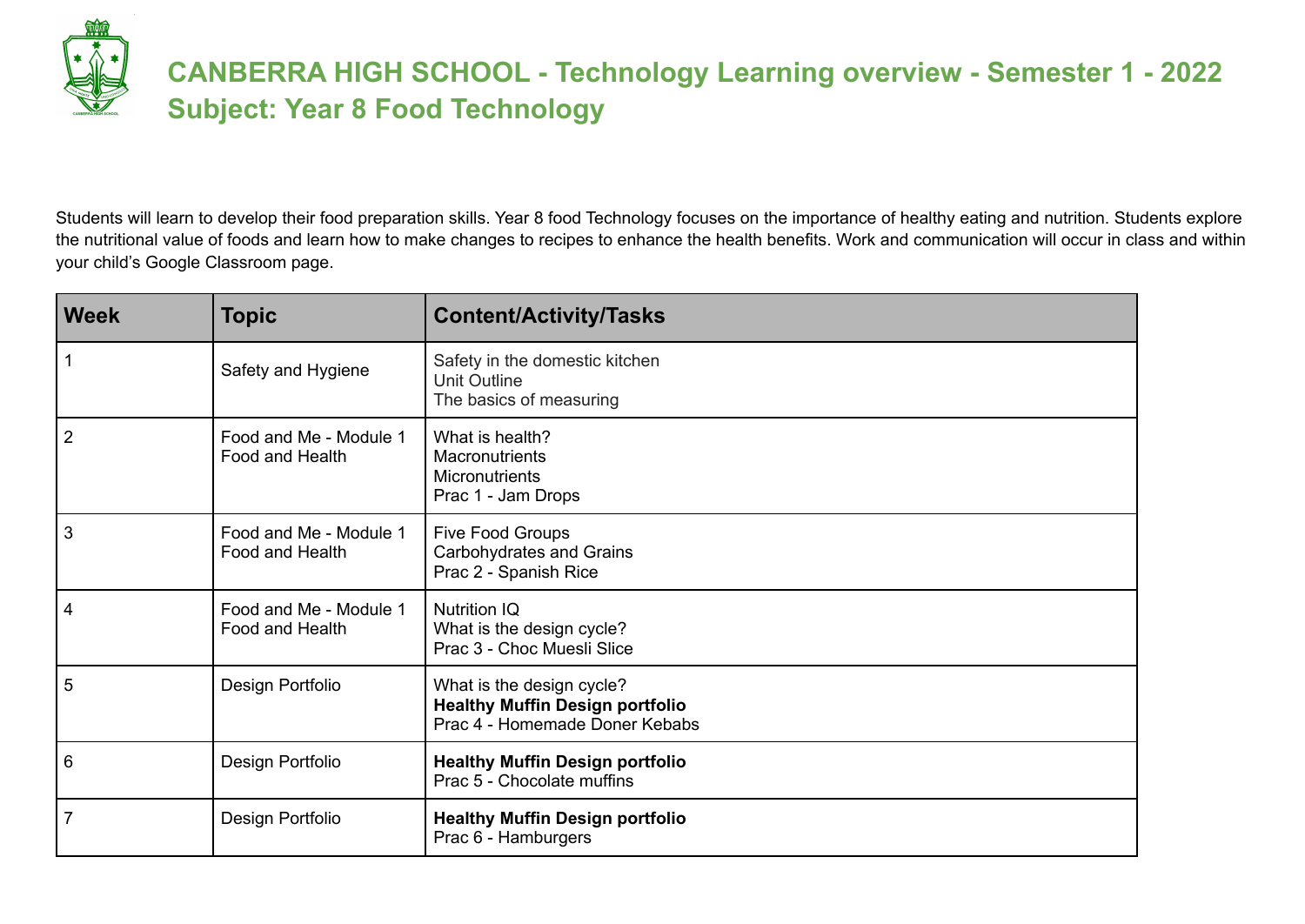

| 8 | Food and Me - Module 2<br>Food and Energy | What is energy?<br>What is a kilojoule<br>Prac 7 - Brownies                        |
|---|-------------------------------------------|------------------------------------------------------------------------------------|
| 9 | Food and Me - Module 2<br>Food and Energy | Energy requirements<br>Individual energy requirements<br>Prac 8 - Pita bread pizza |
|   |                                           |                                                                                    |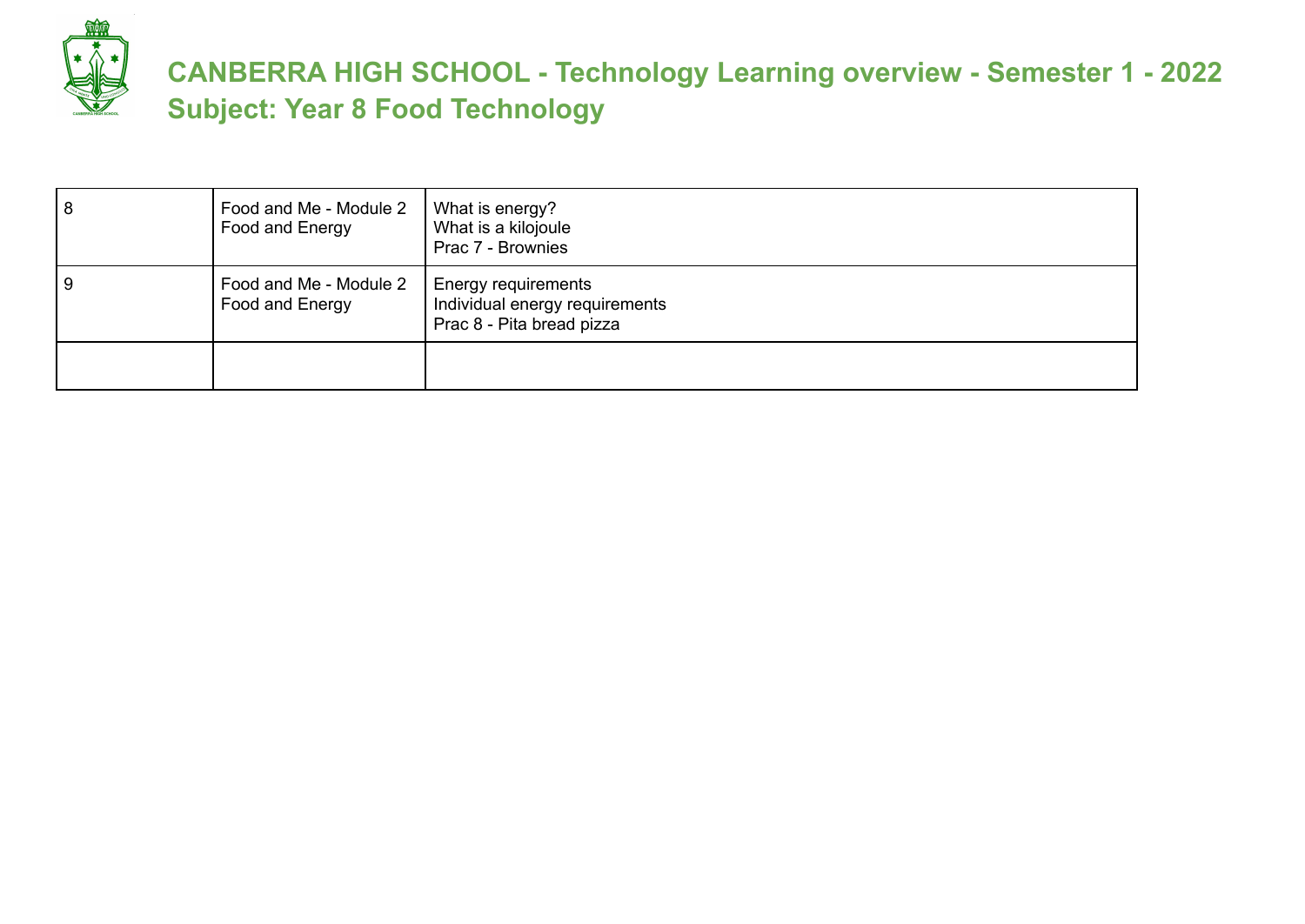| <b>Week</b>    | <b>Topic</b>           | <b>Content/Activity/Tasks</b>                                                                                    |
|----------------|------------------------|------------------------------------------------------------------------------------------------------------------|
|                | Food and Me - Module 3 | Label Logic<br>Prac 1: Banana Bread                                                                              |
| $\overline{2}$ | Food and Me - Module 3 | Label Logic<br>Prac 2 - Sweet and sour chicken stir fry                                                          |
| 3              | Sugar                  | How sugar affects the brain<br>Prac 3 - Chicken Caesar salad                                                     |
| 4              | Sugar                  | That sugar film<br>Prac 4 - Hamburgers                                                                           |
| 5              | Design Portfolio       | What is the design cycle?<br><b>Healthy Meal Design portfolio</b><br>Prac 5 - Chicken tenders with dipping sauce |
| 6              | Design Portfolio       | <b>Healthy Meal Design portfolio</b><br>Prac 6 - Apple crumble                                                   |
| $\overline{7}$ | Design Portfolio       | <b>Healthy Meal Design portfolio</b><br>Prac 7 - Healthy pizza                                                   |
| 8              | Indigenous Foods       | Native Australian Protein<br>Prac 8 - Lemon Myrtle Cheesecake                                                    |
| 9              | Indigenous Foods       | Native Australian Carbohydrate                                                                                   |
|                |                        | Prac 9 - Wattle seed choc chip cookies                                                                           |